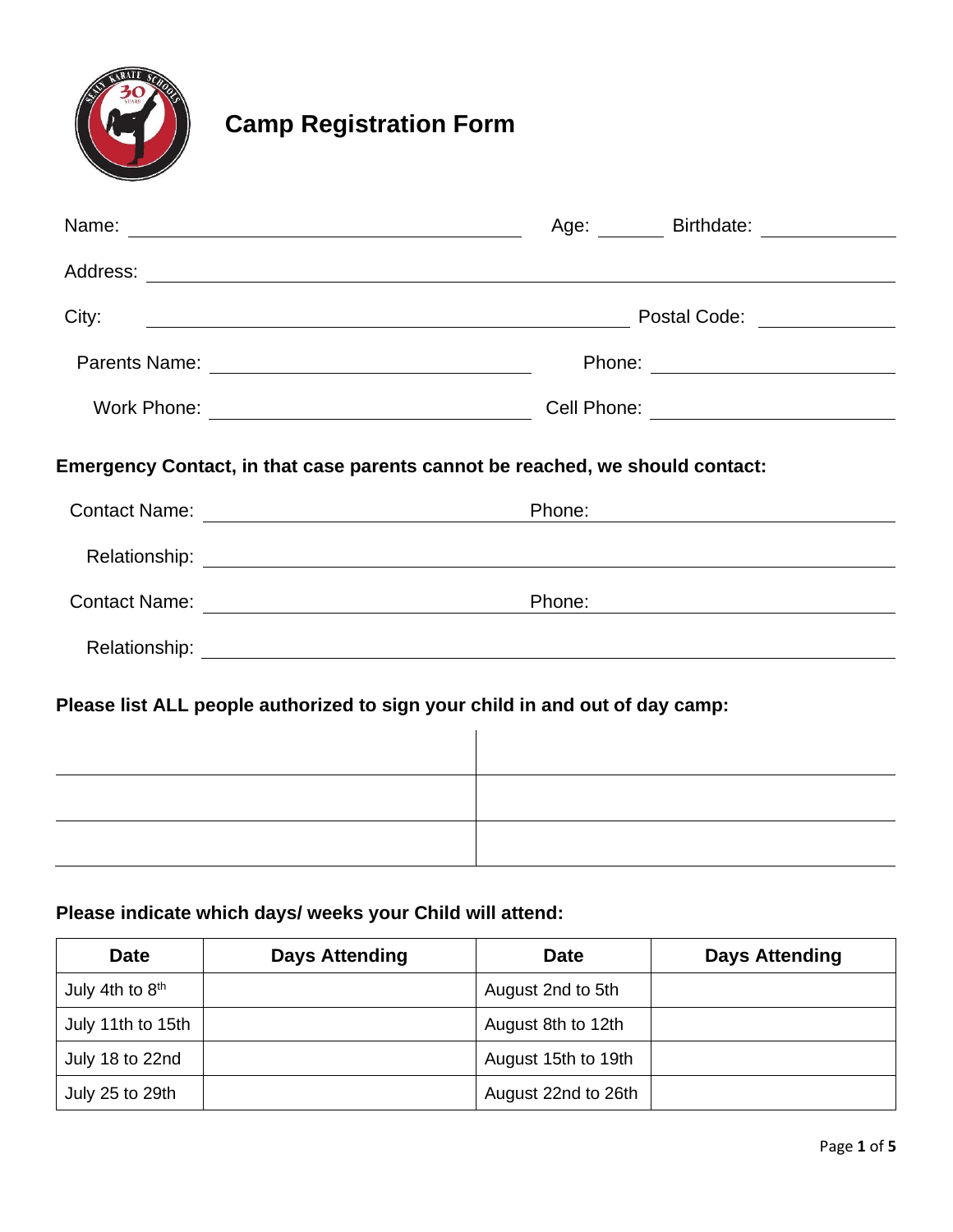## **Medical:**

Please list any medical conditions we should be made aware of; i.e. Usage of an Epi-pen, allergies, ADHD, ASD, Mental Health, physical disabilities, learning disabilities or anything special we should know about your child. Please list signs, symptoms, and treatment.

| Will your child require medication while in our program | <b>Yes</b> | <b>No</b> |
|---------------------------------------------------------|------------|-----------|

If yes, do you grant your child permission to take their medication as directed in the chart below? **Yes No**

**Please note:** Camp staff will monitor but cannot administer medication. We can store the medication in a designated area and remind your child to take it according to written instructions. Staff are not responsible for "missed doses" but will do their best to avoid this situation.

**\*\*\*Medication must not be stored with personal belongings (ie. Backpacks, lunch bags)**

| <b>Drug</b> | <b>Prescription #</b> | <b>Dose</b> | Time(s) | <b>Signature</b> |
|-------------|-----------------------|-------------|---------|------------------|
|             |                       |             |         |                  |
|             |                       |             |         |                  |
|             |                       |             |         |                  |
|             |                       |             |         |                  |

**Medications** (including epi-pens) must be submitted in its original prescription bottle with your child's name on it.

Anaphylaxis management and the use of epinephrine auto-injectors (epi-pen or twinjet) is a shared responsibility. Practising emergency drills with your child results in effective emergency response in the case of a reaction.

# **Campers must be mindful of their allergies**. Campers should:

- 1. Carry at least one epinephrine auto-injector as age appropriate.
- 2. Inform staff if they suspect a reaction is happening
- 3. Ensure that asthma is well controlled and managed coming into the environment (indoor/ outdoor play)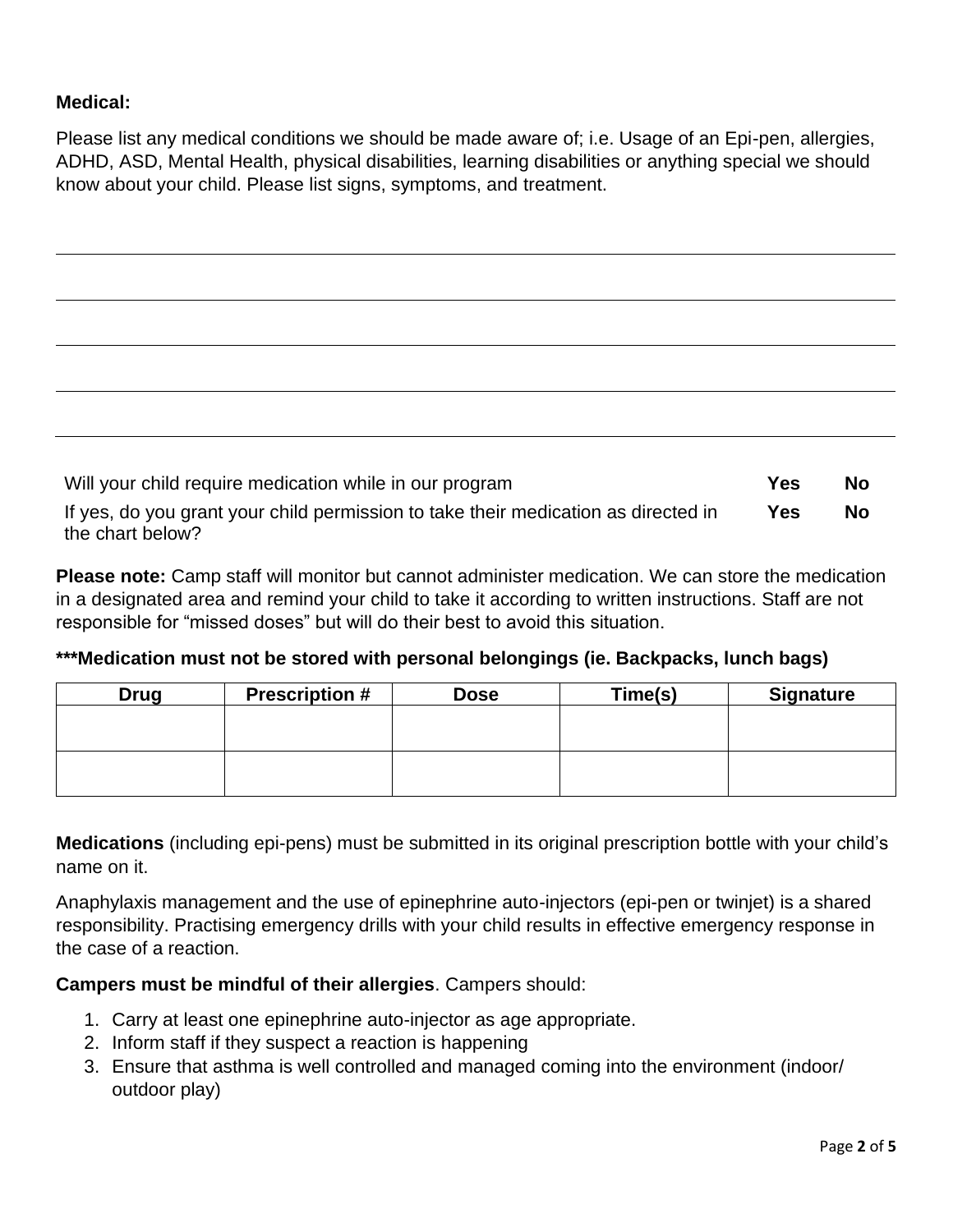In the case of a camper experiencing a severe, potentially life-threatening allergic reaction, staff will administer the epinephrine auto-injector and call 911. For EMS, please complete the following:

| <b>Health Card Number:</b> |                |
|----------------------------|----------------|
|                            | <b>Doctors</b> |
| Doctors Name:              | Phone:         |

**Sun Sense**: It is recommended that children arrive at day camp with sunscreen on and have sunscreen labeled with their name in their backpacks for additional application. Please show your child how to apply sunscreen themselves.

| Attention: My child has an allergy to sunscreen                                                                                          | Yes | No.       |
|------------------------------------------------------------------------------------------------------------------------------------------|-----|-----------|
| If you child does not have sunscreen available, does Sealy Karate School staff<br>have the authorization to make some available to them? | Yes | <b>No</b> |

#### **Behaviour Contract**

Sealy Karate schools reserves the right to ask parents to withdraw their child from the special event or camp program if basic behaviour expectations are not met.

Examples:

- Verbal or physical abuse against campers or staff
- Stealing or any other illegal actions
- Constant disregard toward staff's directions or guidance

It is understood that participants will be properly supervised and that all reasonable safety precautions will be taken.

Upon signing this form, permission is given to Sealy Karate Schools or its representatives to seek medical care in the case of an emergency for the above registrant. Any cost incurred for medical care will be the responsibility of the parent and/ or guardian.

I have read and understood ALL the information in this day camp package, including this consent form, information pertaining to the behaviour policy, refunds, and absenteeism.

| <b>Signature of Parent/ Guardian</b> | Date |
|--------------------------------------|------|

This information is used for the purpose of registration only. Additional questions respecting the Special Event or Day Camp program being offered by Sealy Karate Schools should be address by our program director at 519-821-5425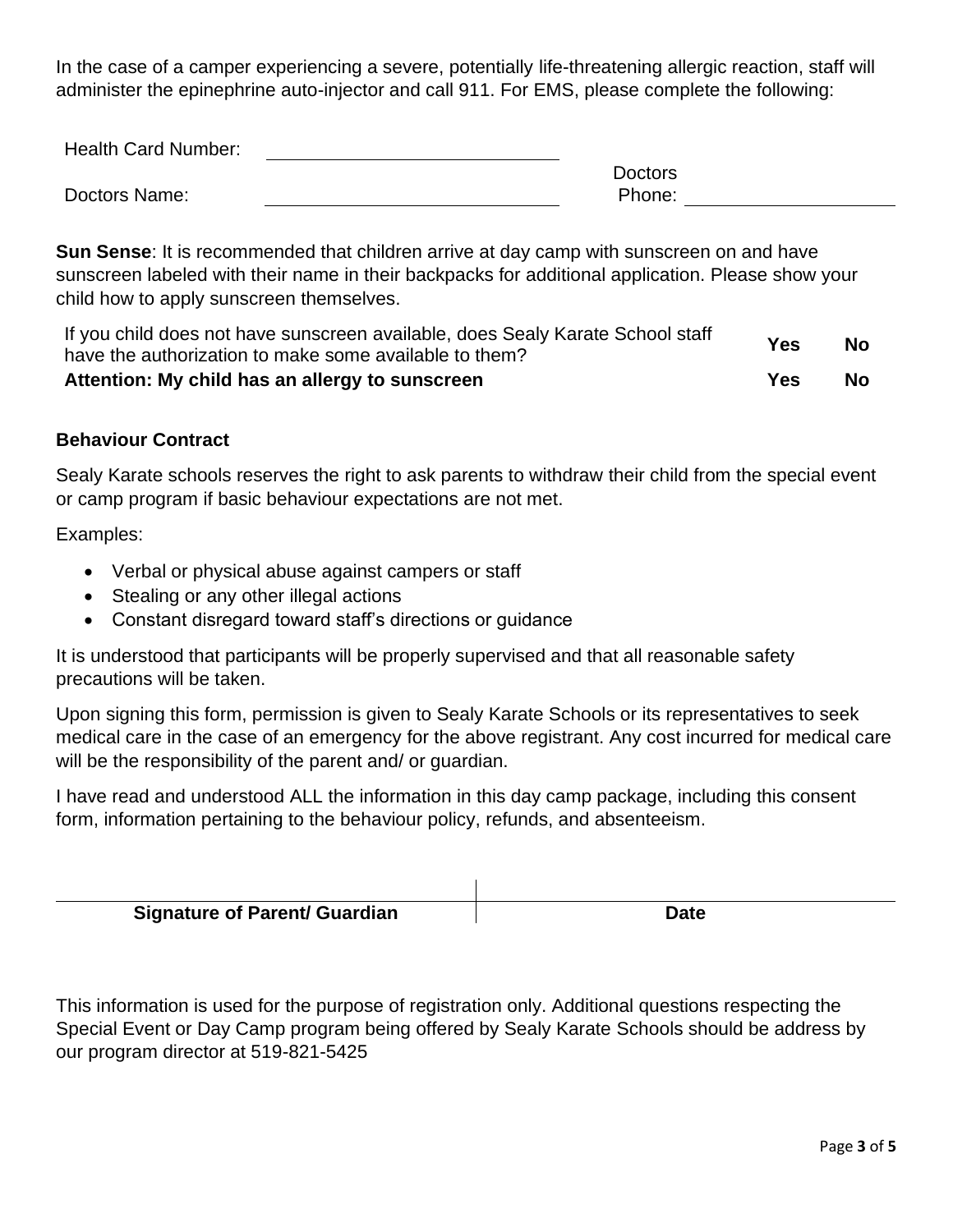#### **Assumption of Risk and Indemnifying Release:**

While Sealy Karate School Staff will make every reasonable effort to minimize exposure to known risks associated with each registrant (defined above) participation in a Sealy Karate Schools program (the "program") I hereby acknowledge that I and/ or my child if I am registering on their behalf may be required, depending on the nature of the program, to participate in various physical activities that may involve risk or injury. In this regard, I agree that I have provided (if required) a complete and accurate health history and hereby permit the registrant to participate in the full range of program activities, except as specifically noted by me in the health information section of the registration. In consideration for the registrant opportunity to participate in the program, the receipt and sufficiency of which is hereby acknowledged, I hereby release and forever discharge Sealy Karate Schools, its respective owners, directors, employees or volunteers and agents, and their respective successors and assigns, from any and all liability for damages sustained in consequences of loss, injury, or damage to the registrant, and from all other actions, causes of action, claims, demands, or damages of any kind with respect to death, injury, loss or damages to any person, or property arising out of or connected with preparation for, or participation in the program.

**Please Initial:\_\_\_\_\_\_\_\_\_\_\_\_**

#### **Disclaimer:**

All programs are subject to change or cancellation due to low enrollment or other unforeseen circumstances that are prohibitive to the operation of the program.

Please Initial: **Noting the September 2014** 

#### **Lost and Found Disclaimer**

Our staff will do their best to ensure campers come home with all their personal belongings however Sealy Karate Schools cannot be held responsible for any lost or damaged items. We encourage camper families to ensure valuables, including technology and toys, are left at home and campers wear clothes that are okay to get dirty while having fun!

**Please Initial:\_\_\_\_\_\_\_\_\_\_\_\_**